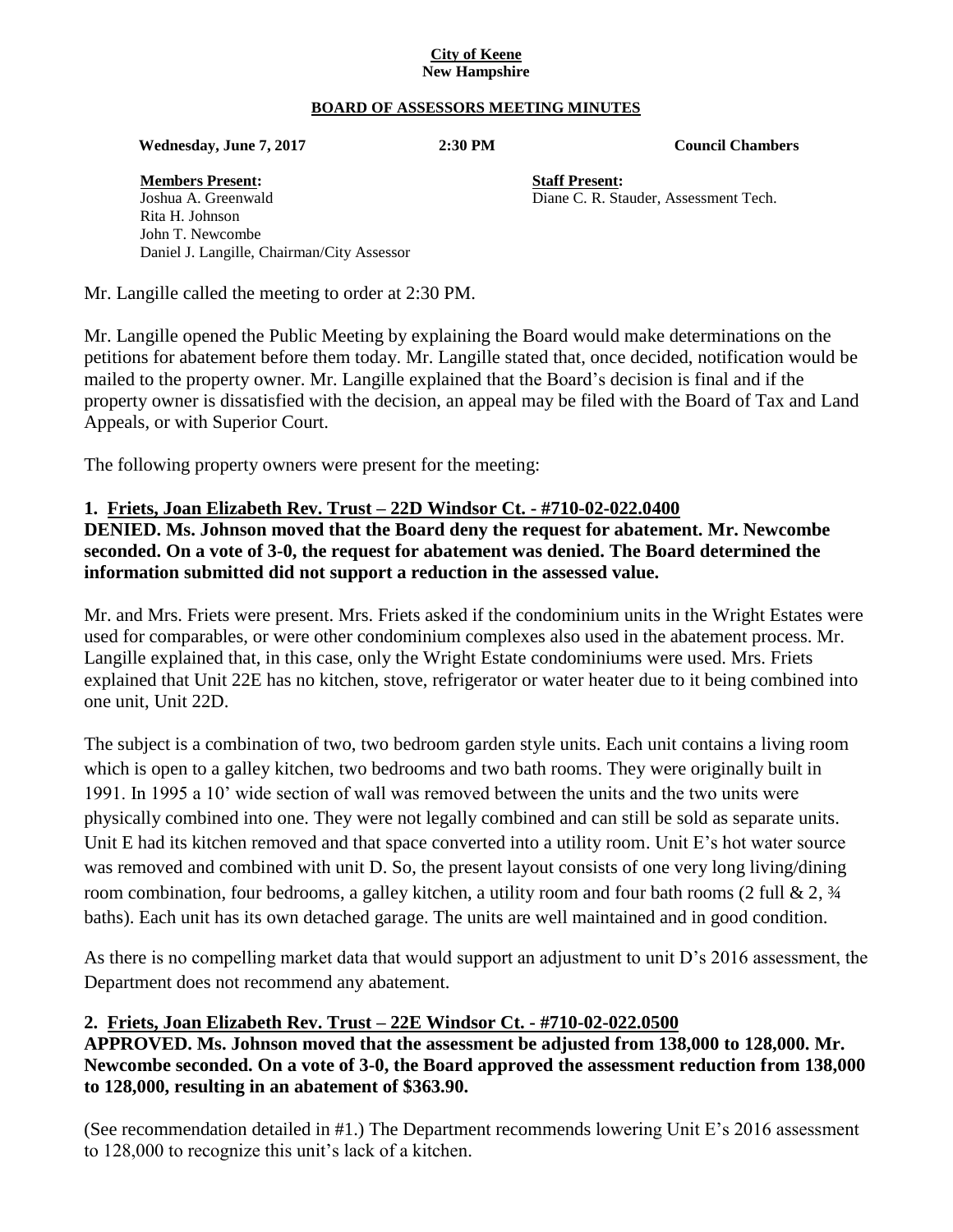## **3. Johnson, William N. – 34 Dartmouth St. - #033-02-010.0100**

#### **APPROVED. Mr. Greenwald moved that the assessment be adjusted from 182,800 to 119,100. Ms. Johnson seconded. On a vote of 3-0, the Board approved the assessment reduction from 182,800 to 119,100, resulting in an abatement of \$2,318.04.**

Mr. Johnson was present. He said, in his opinion, the property is located in a bad neighborhood. He explained this is basically one bedroom/living area above a two car garage with no basement.

The lot the building is located on is known to supply much of the drainage for the immediate area during heavy rains. For this reason the construction of the building was a concern. It also partially dictated the design of the structure. This building has no basement and is basically living quarters built over a garage. This will limit any localized flooding to the garage.

The improvements are graded a "C" with an "Average" depreciation factor. A "D" grade would better characterize and value this building. Additionally, a -10% adjustment to the land should be applied to recognize the location and water concerns. These adjustments combine to create a revised 2016 assessed value of 119,100.

### **4. Wright, Judith M. – 6 Bates St. - #093-01-092**

**MORE TIME. Mr. Greenwald moved that the Board place the request for abatement on more time. Ms. Johnson seconded. On a vote of 3-0, the request for abatement was placed on more time, pending an interior inspection to be scheduled by the owner, no later than Friday, June 9th.**

Ms. Wright was present. She asked if the revaluation company was local and if interior inspections were done. Mr. Langille explained the company is not local but the City hired the company based on their background and experience. The company did not do interior inspections but, Mr. Langille explained, the Department of Assessment conducted interior inspections when necessary as part of the project.

Mr. Langille stated since Ms. Wright refused an interior inspection, the Department could not make a determination on the value. Therefore, the recommendation to the Board is to deny the application. Ms. Wright said it was unclear to her an interior inspection was required. She noted she has nothing to hide and she has only painted the interior of the home since purchasing it in 2006. She also stated her parents built the home in the early 1960's and she bought it because she feels it is their legacy.

Mr. Greenwald pointed out an interior inspection likely would have revealed any needed updates, possibly resulting in a reduction in value. Mr. Newcombe and Ms. Johnson agreed, especially if items like the kitchen and bathrooms are original.

It was discussed that if Ms. Wright would allow the Assessing Department to view the interior they would reconsider pending the outcome of the inspection. Ms. Wright agreed and said she would make an appointment.

### **5. Shatskova, Oksana – 29I Windsor Ct. - #710-02-029.0900**

**DENIED. Ms. Johnson moved that the Board deny the request for abatement. Mr. Newcombe seconded. On a vote of 2-0, the request for abatement was denied. The Board determined the information submitted did not support a reduction in the assessed value.**

*Mr. Greenwald recused himself from this discussion due to a possible conflict of interest.*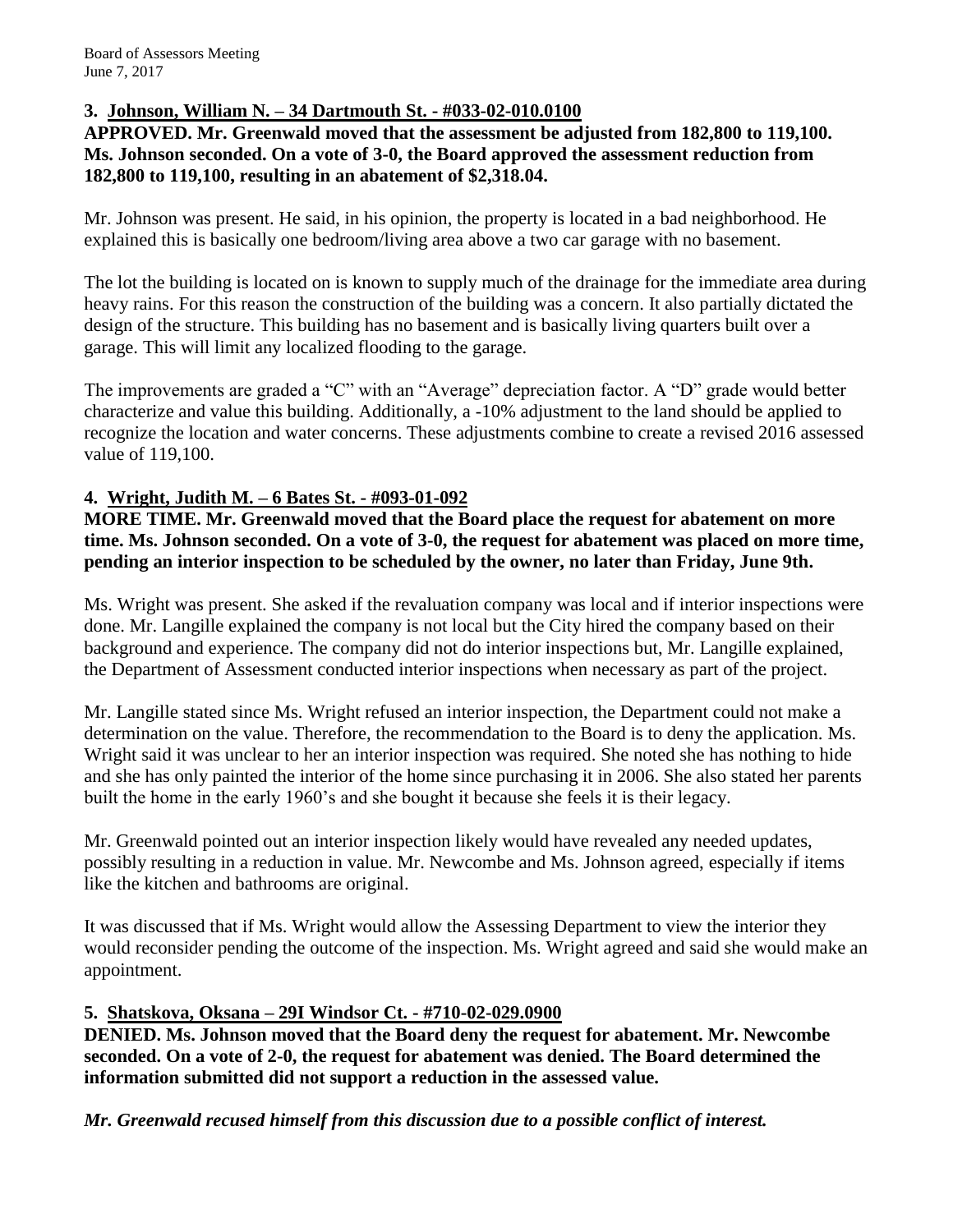Board of Assessors Meeting June 7, 2017

Ms. Shatskova was present. She said she feels both her taxes and property value are too high. She noted the unit was poorly constructed, pointing out the insulation isn't very good, the walls are thin and the floors squeak.

At this point, there were no attendees. The Board discussed the following:

#### **6. Davis, Irene Y. & David W. Rev. Trust – 6 Algonquin Dr. - #505-03-009**

**APPROVED. Mr. Greenwald moved that the assessment be adjusted from 530,700 to 482,600. Ms. Johnson seconded. On a vote of 3-0, the Board approved the assessment reduction from 530,700 to 482,600, resulting in an abatement of \$1,750.36.**

Mr. Greenwald and Mr. Newcombe both agreed the assessment should be below 500,000, based on their knowledge of the area and type of home. As a result of the grade being lowered from "B+" to "B", the adjusted assessment reduction is 482,600.

### **7. Grayson, Felicia I. – 22B Windsor Ct. - #710-02-022.0200**

**DENIED. Mr. Greenwald moved that the Board deny the request for abatement. Ms. Johnson seconded. On a vote of 3-0, the request for abatement was denied. The Board determined the information submitted did not support a reduction in the assessed value for 2016.**

Recent 2017 sales provide some indication that the assessment for these types of units may need to be reconsidered for 2017. Adjusting all of the units that are similar would also be a fair way to go about this.

### **8. Hoffman, Stephen F. & Carrie L. – 62 Acrebrook Rd. - #505-03-001**

**DENIED. Mr. Greenwald moved that the Board deny the request for abatement. Mr. Newcombe seconded. On a vote of 3-0, the request for abatement was denied. The Board determined the information submitted did not support a reduction in the assessed value.**

It was noted that the property owner refused to allow the Department of Assessment to inspect the property.

#### **9. Kirk, Charles Martin II & Mary Faulkner – 9 Cranberry Rd. - #703-01-011 APPROVED. Mr. Newcombe moved that the assessment be adjusted from 701,300 to 614,300. Mr. Greenwald seconded. On a vote of 3-0, the Board approved the assessment reduction from 701,300 to 614,300, resulting in an abatement of \$3,165.93.**

The noted difference in the main dwelling and the original structure should be adjusted for. There is a significant difference in quality and also the flow/layout of the home would have its drawbacks in the market. Additionally, the workshop was listed as a residential structure on Card 2 of 2. It is not a residential structure. A more appropriate listing would be to classify the workshop as an outbuilding. These changes result in a revised 2016 assessment of 614,300.

### **10. Palmieri, Georgia M. & Stafford O. – 16 Ridgewood Ave. - #062-01-005**

**DENIED. Mr. Greenwald moved that the Board deny the request for abatement. Ms. Johnson seconded. On a vote of 3-0, the request for abatement was denied. The Board determined the information submitted did not support a reduction in the assessed value.**